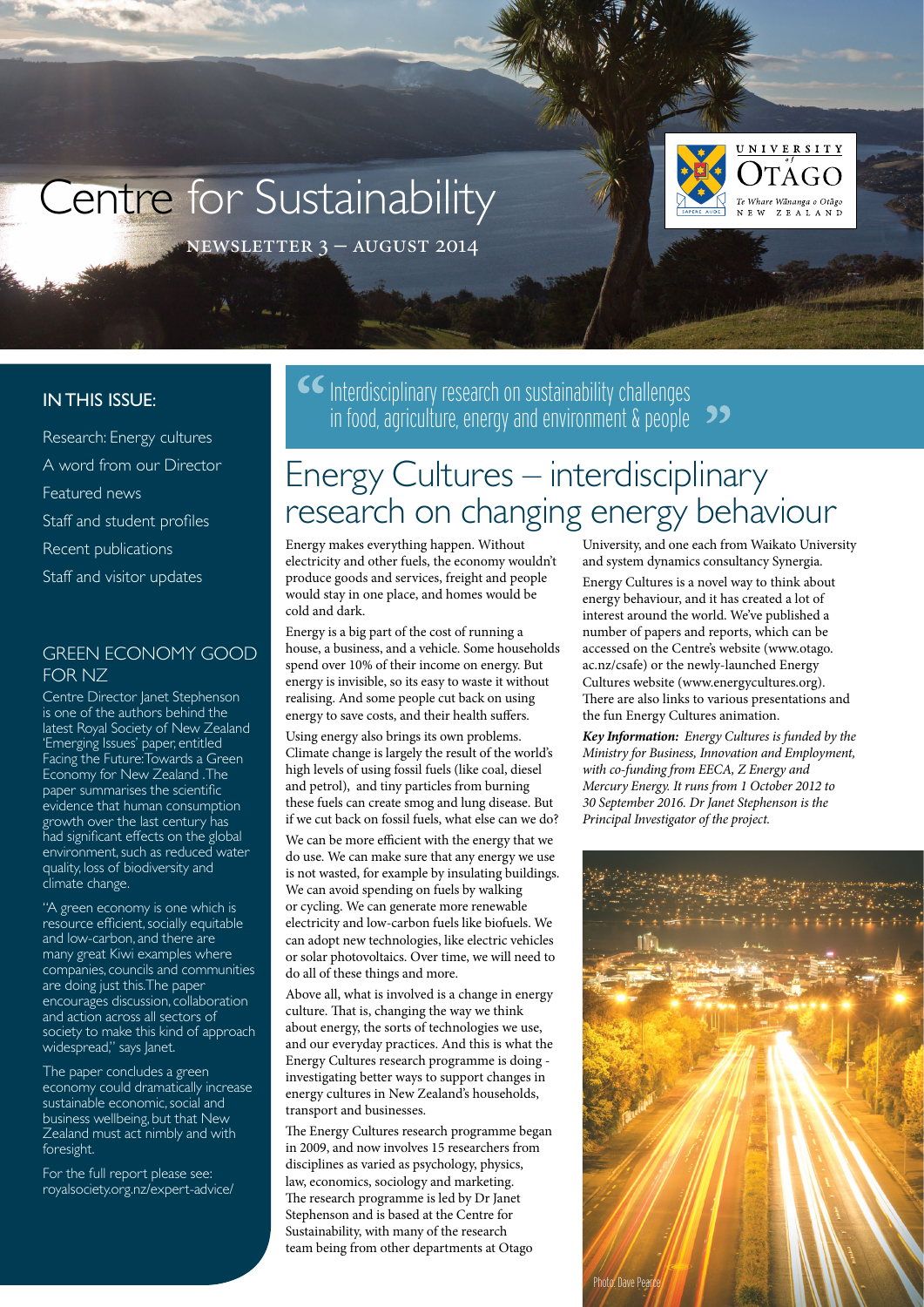

#### **POSTGRADUATES**

Postgraduate students are an integral part of the Centre for Sustainability. I sometimes think of the Centre as being like a piece of colourful weaving, with the researchers and support staff being the warp and the students being the weft (the crosswise threads). The weft adds colour, creates unexpected patterns, and links the whole piece together. So do our postgrads!

At any one time we usually have 12-15 postgraduates, and many are international students. They usually have at least one supervisor at the Centre, and one or two from discipline-based departments of the university, so their studies are truly interdisciplinary. Most are studying for their PhD, which takes at least 3 years. That's a long time to be studying one topic, but there's also a whole lot of socialising, sharing ideas, doing the quiz at morning tea, challenging each other's thinking, and supporting each other through the hard times. Their work makes an important contribution to the research excellence of the Centre, and their findings are communicated via conferences, academic papers, reports and directly to stakeholders, and of course the thesis itself.

The last 6 months have seen many PhD theses being handed in for examination: Angga Dwiartama (Indonesia); Dave McKay (NZ); Ikerne Aguirre-Bielschowsky (Mexico); Bonface Manono (Kenya); Nave Wald (Israel); Adrian Nel (Zimbabwe); Grant Humphries (Canada); and Rachel Buxton (Canada). Topics are as varied as children's energy literacy, the relationship between seabirds and ENSO and the impact of irrigation on earthworms; all important threads in the tapestry of sustainability.

Our postgraduates become part of our small community, and so graduation is a time of both celebration and sadness. Luckily, even though they leave, they still mostly stay in touch, and the world now has dozens of CSAFE graduates who we still consider to be part of our family. Go well, graduands, and continue to weave sustainability into the futures you are helping create.

Nähaku noa, nä

Janet Dr Janet Stephenson

## Featured News

#### Clusters of Energy Cultures

Are you Energy Extravagant? Energy Efficient? Energy Easy? Energy Economical? We've identified these four main clusters of Energy Cultures amongst New Zealand households. Energy Extravagant use the most energy per household, don't invest much in energy efficient tehcnologies, and aren't efficient in their daily activities. They tend to have kids, quite big houses, and reasonable incomes. Energy Efficient households usually have insulation, heat efficiently, have energy-efficient light bulbs, and use energy-saving practices in drying clothes, drawing curtains, and turning off lights. Energy Easy have invested in efficient technologies but aren't too fussed about behaving efficiently. And Energy Economical, who are mainly in rental accommodation, don't or can't make physical efficiency improvements, but are very careful about their activities so as to use as little energy as possible. We believe policies should recognise these clusters and the different ways they might be supported to become more efficient.

#### Rēkohu visit a learning experience

Deputy Director Marion Johnson and research bursary student Sam Jackson recently returned from fieldwork in Rēkohu/Chatham Islands, where Marion interviewed Moriori elders on Henga (one of the Indigenous Agroecology project's research link farms) about farming on Rēkohu and the Moriori vision for the land.

"We spoke of the importance of the kopi tree to Moriori and, unsurprisingly, it plays an important role in agriculture with livestock feeding on the foliage and berries, and the leaves also being used for healing," says Marion.

Sam also had the opportunity to discuss ideas for her research, which involves reconnecting youth to the land. A highlight for both was planting trees to provide shelter in the Moriori ethnobotanical gardens and visiting trees they planted two years ago.

#### Policy pathways clearer after agriculture workshops

A better sense of what agricultural policy would be viable within the context of pastoral systems was one of the observations to come out of a series of workshops organised by the Agricultural Intensification and Climate Change project.

The workshops, organised by the Centre's Chris Rosin, Henrik Moller and Fullbright student Madeline Hall in collaboration with The Agribusiness Group and AERU, were held around New Zealand and attracted agriculture and research organisations, policy makers and farmers.

The sessions explored and defined the concepts of intensification, resilience and climate change then participants were asked to rank potential policy options and work through how each pathway might go forward.

"We're working toward a report with policy recommendations for the Ministry of Primary Industries, which will promote the adoption of appropriate agricultural intensification practices in the meat and dairy sectors while pursuing mitigation of, and adaptation to, climate change," says Chris.

## ELECTRIFYING NEWS

Electric vehicles make more sense in New Zealand than in many other countries, because they have very low carbon emissions. This is due to the fact that over 3/4 of our electricity is made from renewable resources.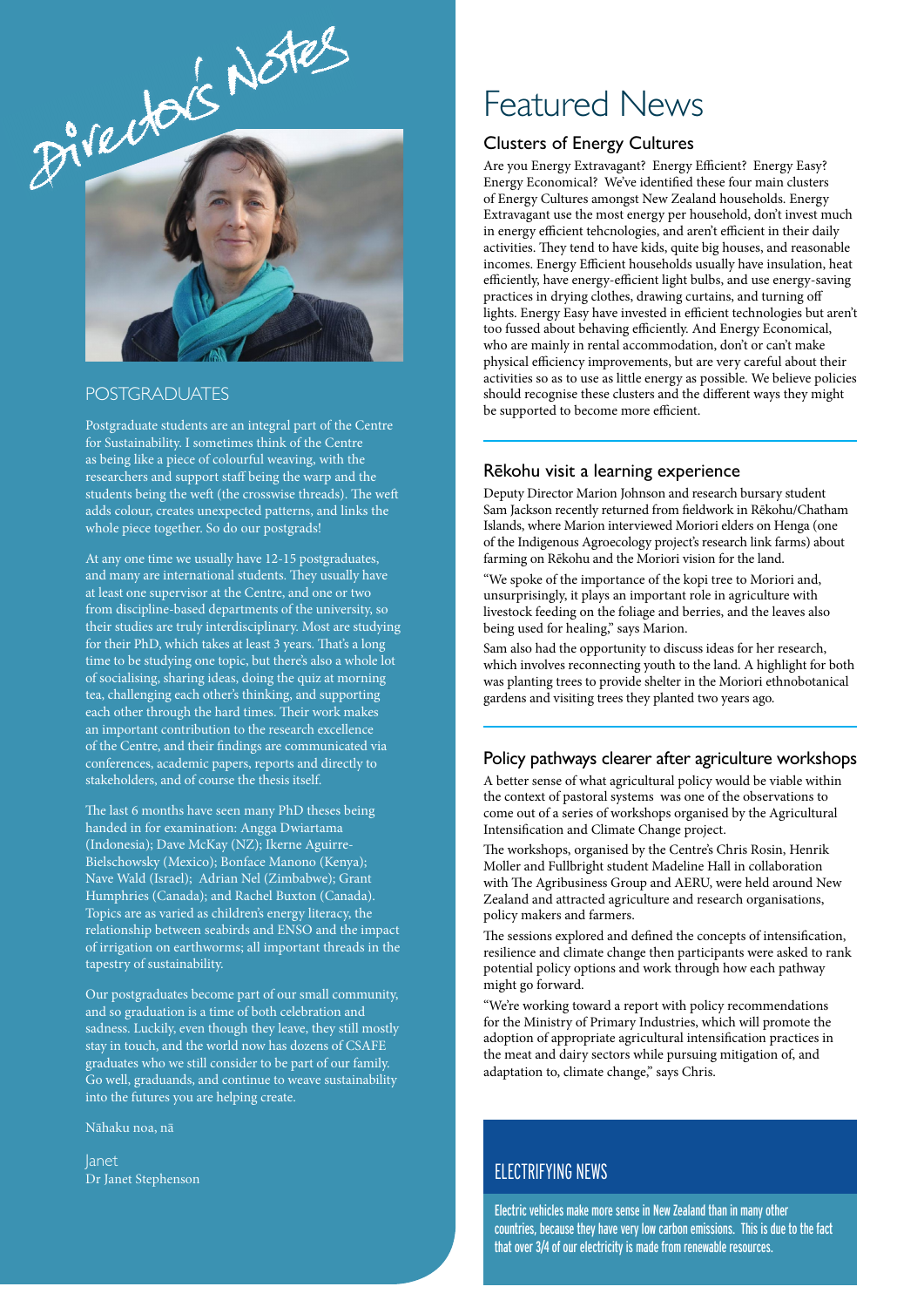# Profiles

## **Staff** Dr Ann Pomeroy

Nearly thirty years after first interviewing a group of sheep and beef farmers in Central Hawkes Bay and the King Country for her PhD, Ann was awarded a C Alma Baker Trust grant to go back and see what's changed. Ann, who had managed the rural social research programme at the Ministry of Agriculture, joined the Centre in 2011 as a Senior Research Fellow to carry out this research.

"It was utterly fascinating to return to the study areas and to revisit the people I'd interviewed previously," she says. "I was amazed how many of the farm couples were still engaged in farming and really saddened by some of the accidents and tragedies which some had experienced". She found that 49% of the people she interviewed or their children/grandchildren are still on the same farms, and only 9% had gone into dairying.

"While this is a small study, it is somewhat indicative of hill country sheep-beef farming elsewhere in New Zealand. It's from this study that I learned about farm turnover, succession and debt."

The study also contributes to a Ministry of Business, Innovation & Employment funded project on understanding factors that build resilience in New Zealand. It adds to resilience research being carried out since the Canterbury earthquakes.

Ann has also worked with the New Zealand Geographical Society to gain a student perspective on resilience by running a schools geography research competition.

## **Student** Bonface Manono

Worms may not typically be a key factor when it comes to choosing where to study, but they were vital for PhD candidate Bonface Manono, an ecologist with a background in biology and environmental studies.

Bonface, needed a farming country to carry out his work on worms and soil microbes - something that would have been much harder in his home country Kenya, where termites and ants are more common.

"Everybody says worms are good but what's the goodness? We can't say worms are good if we don't measure it," says Bonface. "It's the same with microbes. People say they're important but we don't measure them."

Bonface spent seven months on farms in the Waimate District region as part of his PhD research, collecting soil samples for chemical analysis and earthworm measurements (diversity and distribution) from irrigated and unirrigated fields receiving effluent or not. He also measured gas fluxes from pasture soils over the short term irrigation cycles and gathered farmer knowledge on earthworms and soil microbes.

He recently met with the farmers involved to share key findings, which showed that, on the whole, irrigation and shed effluent spreading build soil quality and promotes earthworm density.

"Farmers were excited to own the research, and looked motivated to support more studies for farming sustainability."

Bonface's thesis is currently being examined and he has headed back to family in Kenya to take up a lecturing position.



Photo: Dave Pearce

# Publications

Bell, M., Carrington, G., Lawson, R., & **Stephenson, J.** (2014) Socio-technical barriers to the use of low-emission timber drying technology in New Zealand. *Energy Policy* 67, 747–755.

**Ford, R., Stephenson, J., Brown, N., & Stiehler, W.** (2014) Energy Transitions: Home Energy Management Systems (HEMS). Centre for Sustainability, University of Otago.

Rotarangi, S. J., & **Stephenson, J.** (2014) Resilience Pivots: Stability and Identity in a Social-Ecological-Cultural System. *Ecology and Society*, 19(1), 28.

**Stephenson, J.,** Berkes, F., Turner, N. J., & Dick, J. (2014) Biocultural conservation of marine ecosystems: Examples from New Zealand and Canada. *Indian Journal of Traditional Knowledge*, 13(2), 257-265.

Rock, J., Sparrow, A., Wass, R., & **Moller, H.** (In press) Building dialogue on complex conservation issues: Cultural perspectives of management and biodiversity in a conference setting. *Conservation Biology*.

**Hopkins, D., & Stephenson, J.** (2014) Generation Y mobilities through the lens of energy cultures: a preliminary exploration of mobility cultures, *Journal of Transport Geography* 38, 88-91

Cooper, M., & **Rosin, C.** (In press) Absolving the Sins of Emission: The Politics of Regulating Agricultural Greenhouse Gas Emissions in New Zealand. *Journal of Rural Studies*. DOI: 10.1016/j. jrurstud.2014.06.008

**Rosin, C.** (2014) Engaging the productivist ideology through utopian politics. *Dialogues in Human Geography* 4, 221-224.

**Buxton, R.T.,** Jones, C., **Moller, H.,** & Towns, D.R. (2014). Drivers of seabird population recovery on New Zealand islands after predator eradication. *Conservation Biology* 28, 333–344.